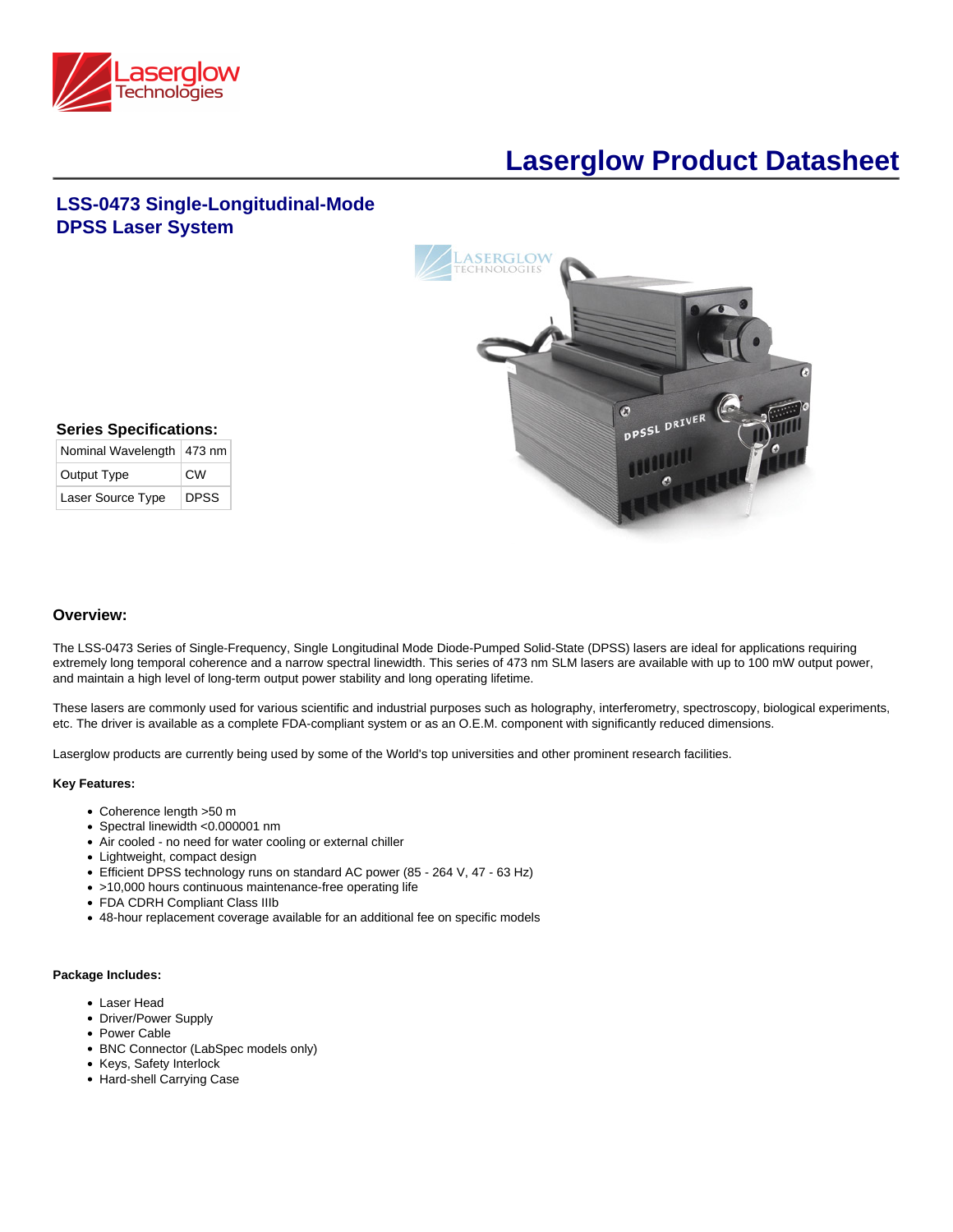#### **Specifications:**

This spec sheet has been generated specifically for part number S47-OH, per your request, and data for the entire series is also displayed for your reference. The specs which are specific to S47-OH have been highlighted below in **red + bold**.

| Laser Form Factor                               | O              | <b>OH</b>                                                             |
|-------------------------------------------------|----------------|-----------------------------------------------------------------------|
| Output Power (mW)                               |                | $<$ 5, $>$ 30, $>$ 50, $>$ 100 $<$ 5, $>$ 10, $>$ 30, $>$ 50, $>$ 100 |
| Output Power Stability (%RMS/4h)                | <1, <3         | <1, <2, <3                                                            |
| <b>FDA Safety Class</b>                         | Illa, IIIb     | Illa IIIb                                                             |
| Central Wavelength (nm)                         | 472.58         | 472.58                                                                |
| Wavelength Tolerance (+/- nm)                   | 1              | 1                                                                     |
| Divergence (mrad, full angle)                   | < 1.2          | < 1.2                                                                 |
| Beam Dimensions (mm, 1/e <sup>2</sup> )         | $\overline{2}$ | $\overline{2}$                                                        |
| <b>Transverse Mode</b>                          | TEM00          | <b>TEM00</b>                                                          |
| <b>Longitudinal Modes</b>                       | Single         | <b>Single</b>                                                         |
| Warm-up Time (minutes)                          | 10             | 10                                                                    |
| Optical Noise Amplitude (%RMS @ 20 Hz - 20 MHz) | < 0.5          | <0.5                                                                  |
| Spectral Linewidth (nm)                         | $< 5.0E - 6$   | $< 5.0E - 6$                                                          |
| Frequency Shift (Hz/8hrs)                       |                | 200                                                                   |
| M <sup>2</sup>                                  | < 1.2          | $2 - 1.2$                                                             |
| Polarization Ratio                              | >100           |                                                                       |
| Coherence Length (m)                            | >50            | >50                                                                   |
| Beam Pointing Stability (mrad)                  | < 0.05         | <0.05                                                                 |
| Operating Temperature Range (°C)                | 10 to 35       | 10 to 35                                                              |
| Storage Temperature Range (°C)                  | $-10$ to       | $-10$ to $50$                                                         |
| Max. Power Input Duty Cycle                     | 100%           | 100%                                                                  |
| <b>Cooling Method</b>                           | <b>TEC</b>     | <b>TEC/Forced Air</b>                                                 |
| Standard Warranty (months)                      | 12             | 12                                                                    |
| MTTF (operational hours)                        | 10000          | 10000                                                                 |
| Weight of Product or Laser Head (kg)            | $\overline{2}$ | 3.6                                                                   |

CW: All specifications are based on performance at full output power and after the specified warmup period. Output characteristics may change if the laser is run at a different power level.

Q-Switched: Specifications are based on the laser pulsing at the specified design frequency. Output characteristics may change if the laser is run at a different frequency.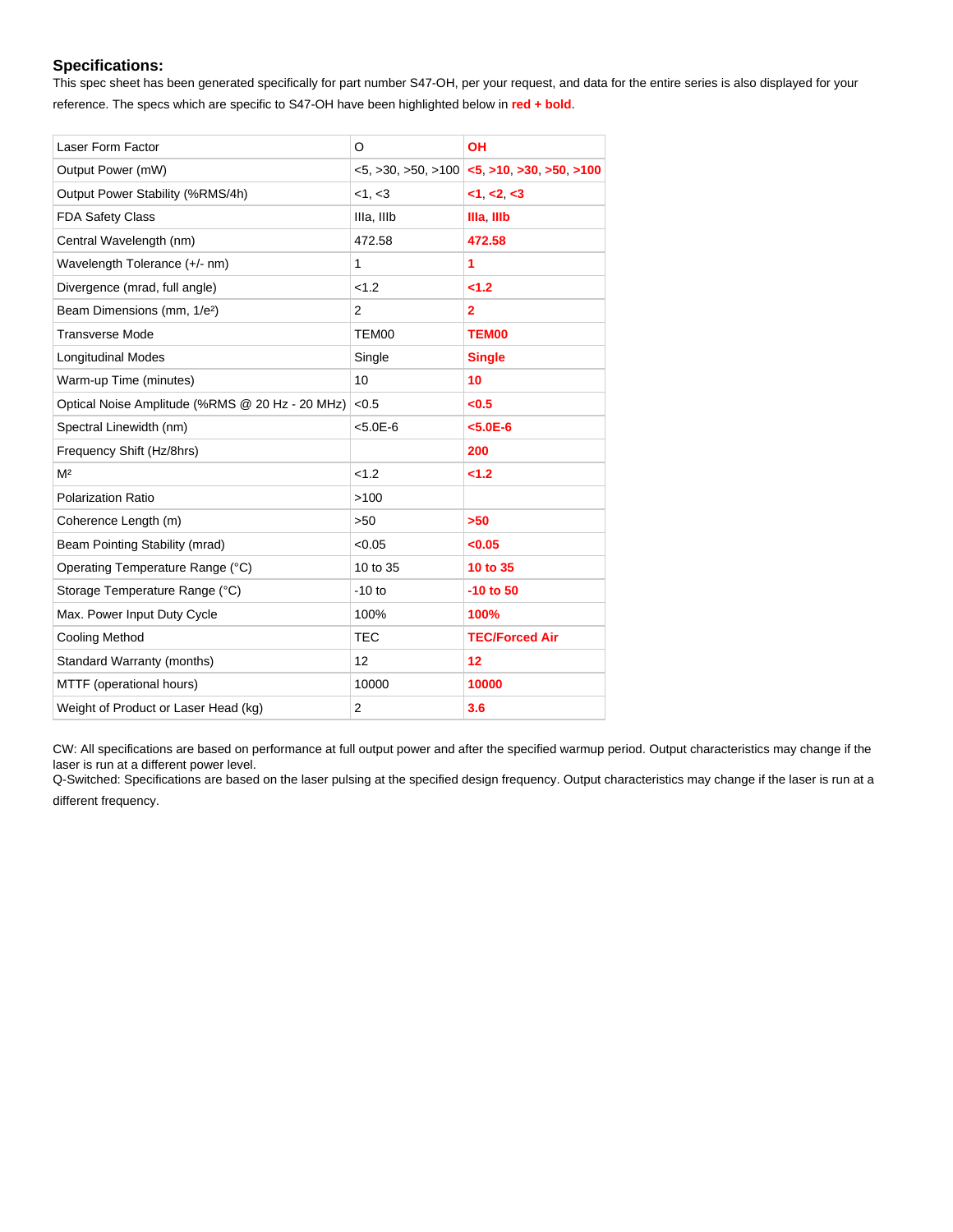## **Specifications Page 2:**

| Laser Form Factor                                                                                  |      | <b>OH</b> |
|----------------------------------------------------------------------------------------------------|------|-----------|
| Beam Height from Base Plate (mm)                                                                   | 27.4 | 84.7      |
| Dimensions of Product or Laser Head (mm) 197 (I) x 70 (w) x 50 (h) 197 (I) x 117.5 (w) x 107.3 (h) |      |           |

CW: All specifications are based on performance at full output power and after the specified warmup period. Output characteristics may change if the laser is run at a different power level.

Q-Switched: Specifications are based on the laser pulsing at the specified design frequency. Output characteristics may change if the laser is run at a

different frequency.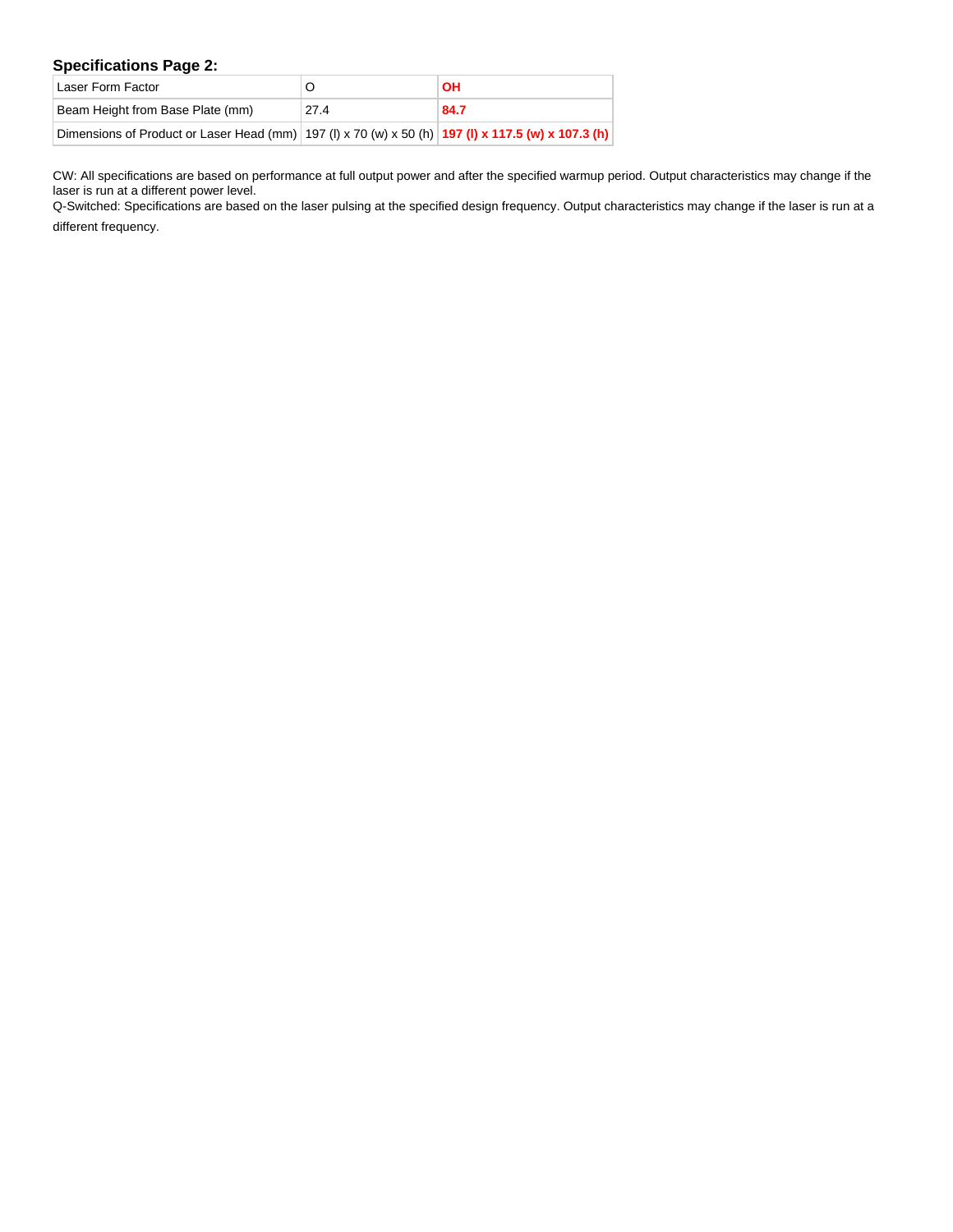## **Power Supply Options:**

These lasers are available with several different power supply options. The model that you have selected is highlighted below, and any other options are shown for easy reference.

|                        | Power Supply Type:           | SO.                         |
|------------------------|------------------------------|-----------------------------|
| FDA-Compliant Standard | <b>Input Power</b>           | 85y to 264y                 |
|                        | Power Supply Weight (kg) 2.3 |                             |
|                        | Dimensions (mm)              | 238 (I) x 146 (w) x 102 (h) |

\*Power supply may not be exactly as shown, see dimensional drawings on next 2 pages. \*Dimensions for fiber-integrated (I\_) include laser head packaged inside.

## **Regulatory Classification:**

The model you have selected (S47-OH) requires the following safety label(s):

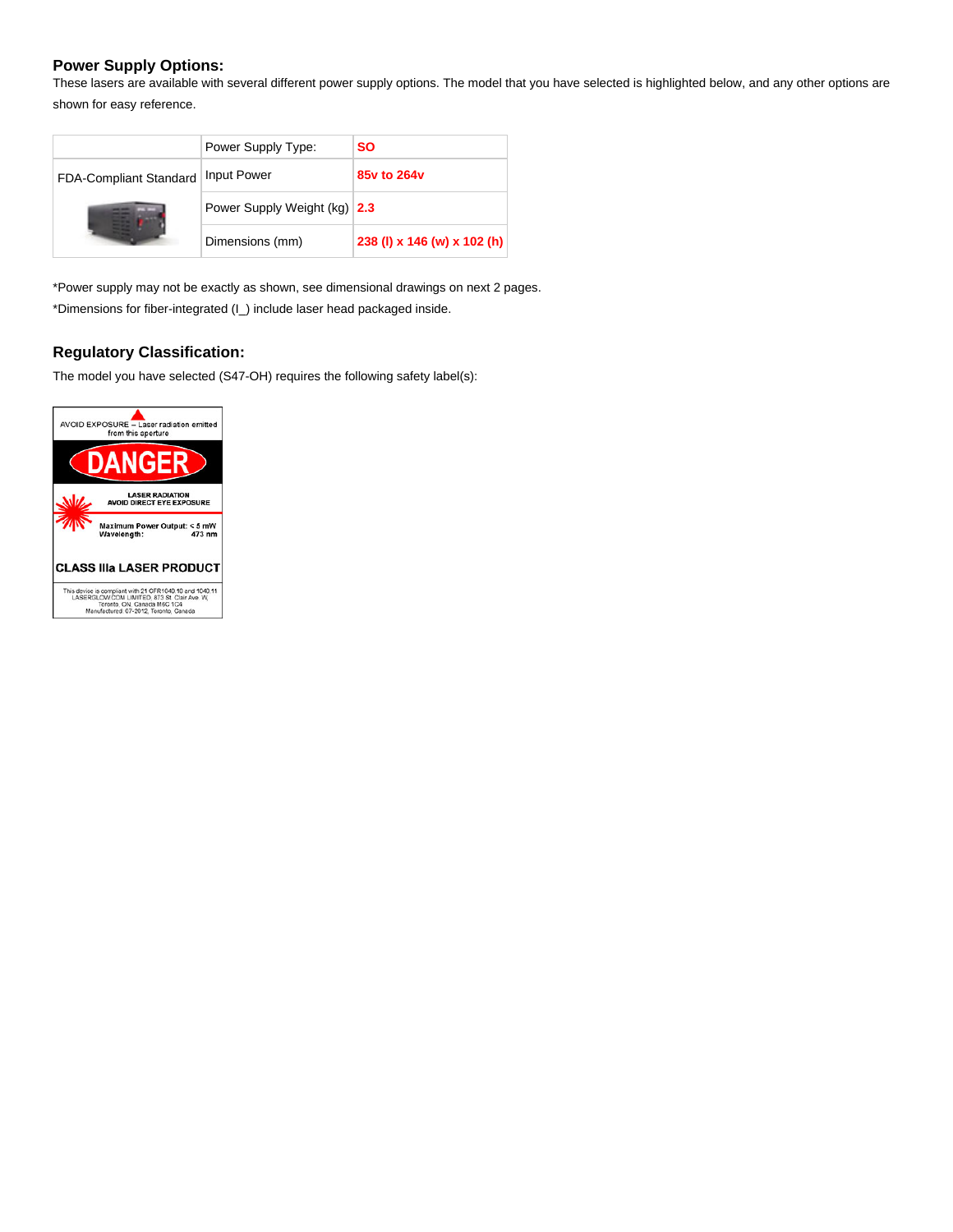